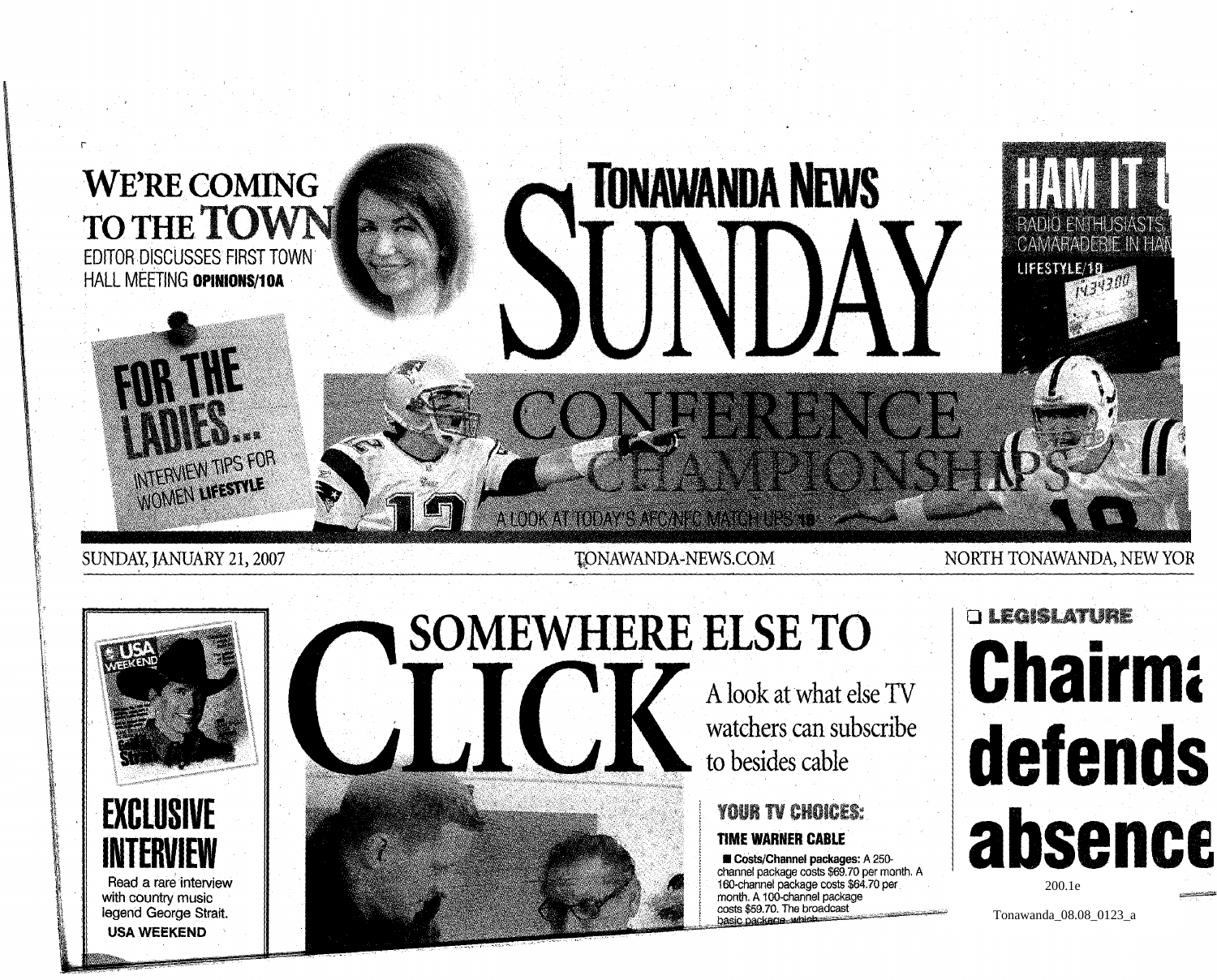

### **BY AARON BESECKER**

### beseckera@gnnewspapen.com



юť

įS.

ve

I4C .<br>2D

-8A

IÒÄ

3A

-6B

i2A

Inc.

ew people anticipated last week's season debut of Fox's "American Idol" more than Michelle Dempsey.

The Town of Lockport resident, like many cable subscribers in the Buffalo Niagara region, was in danger of missing the popular television show thanks to a dispute between owners

of the local Fox affiliate and Time Warner Cable.

A fan since the show's first season, Dempsey

said the possibility the cable company would vank some of her favorite programming was part of the reason. she and husband Todd decided to switch to satellite television service.

A planned rate increase from Time Warner also played a part, according to Dempsey.

"I think people are more or less fed up with Time Warner," said Keith Ryan of KR

SEE CABLE ON PAGE 4A

#### asic programming package, **E** Unique features: Premium channels available On Demand.

#### **DIRECTV**

Costs/Channel packages: For the top 155 channels plus locals -\$44.99 per month. For the top 185 channels - \$49.99. For up to 250 channels including premium channels like HBO, Starz, Showtime and the Sports Pack - \$99.99

High definition: About a dozen channels cost an additional \$9.99 per month. Multiple televisions: Customers pay

\$4.99 per month for each additional receiver Equipment: Satellite equipment and first

receiver is free for new customers. DVR and high-definition receivers available.

Installation: Free professional installation of up to four rooms

Unique features: Only service where customers can receive NFL Sunday Ticket and NCAA Mega March Madness sports packages.

#### DISHNETWORK

**Costs/Channel packages: For 40** family-friendly channels - \$19.99 per month. For top 60 channels - \$29.99. For top 120 channels - \$39.99. For top 180 channels - \$49.99. To receive local channels, the cost is \$5 per month. High definition: More than 30 channels available with packages including non-high definition channels ranging from \$49.99 to \$69.99.

SEE CHOICES ON PAGE 4A

#### Rivera spoke of Minority Leader Dennis Virtuoso's attempts to help the Pine Avenue Business Association's gazebo.

SEE LEGISLATURE ON PAGE 11A

## **O TOWN OF TONAWANDA**

# **Plans for** the landfill **RECREATION?** Town mulls what to do

after landfill's closed.

#### **BY DAN MINER**

minerd@gnnewspaper.com

Mounds rise ever higher as the Town of Tonawanda, under the watchful eves of the state Department of Conservation, prepares to close the landfill which lies adjacent to the City of Tonawanda.

And while the town and DEC say they can't have a final closure plan until after the U.S. Army Corps of Engineers finalizes a report on whether there are dangerous levels of radioactivity in the landfill. they're already looking ahead to what it might be.

"We've talked to consultants about the possibilities of recreational use," said Town Supervisor Ron Moline. "We want to make sure we close it in a manner that would allow future activity of that site."

The Army Corps says the DEC and town are

### **SEE LANDFILL ON PAGE 4A**

# Time travelers in the Tonawandas



Tucker

eminiscences about the streets and folks of the Tonawandas came in hot and heavy this week. First, was the laugh of the day from **Doug Smith**. He asked. "Are you sure you wanted a headline on your column reading: "Walking the Streets brings back memories"?? ... Anybody else pick up on this?" You were the only one, Doug,

except for those who kept their thoughts to themselves.

Next, an e-mail from "lackie." "I just read your story walking down the street in Tonawanda. I found it very interesting. I was a resident of Tonawanda until I moved away 35 years ago. I still think of the days when I walked the streets. I lived on Niagara

Street across from the river where we hunted for tadpoles and swam in the runoff from Spaulding Fibre and ate hot dogs from Gademsky's across the street. The good old days."

Then a phone call from **Bob Archibald, a THS graduate and** resident of Fayetteville, Pa.

SEE TUCKER ON PAGE 4A